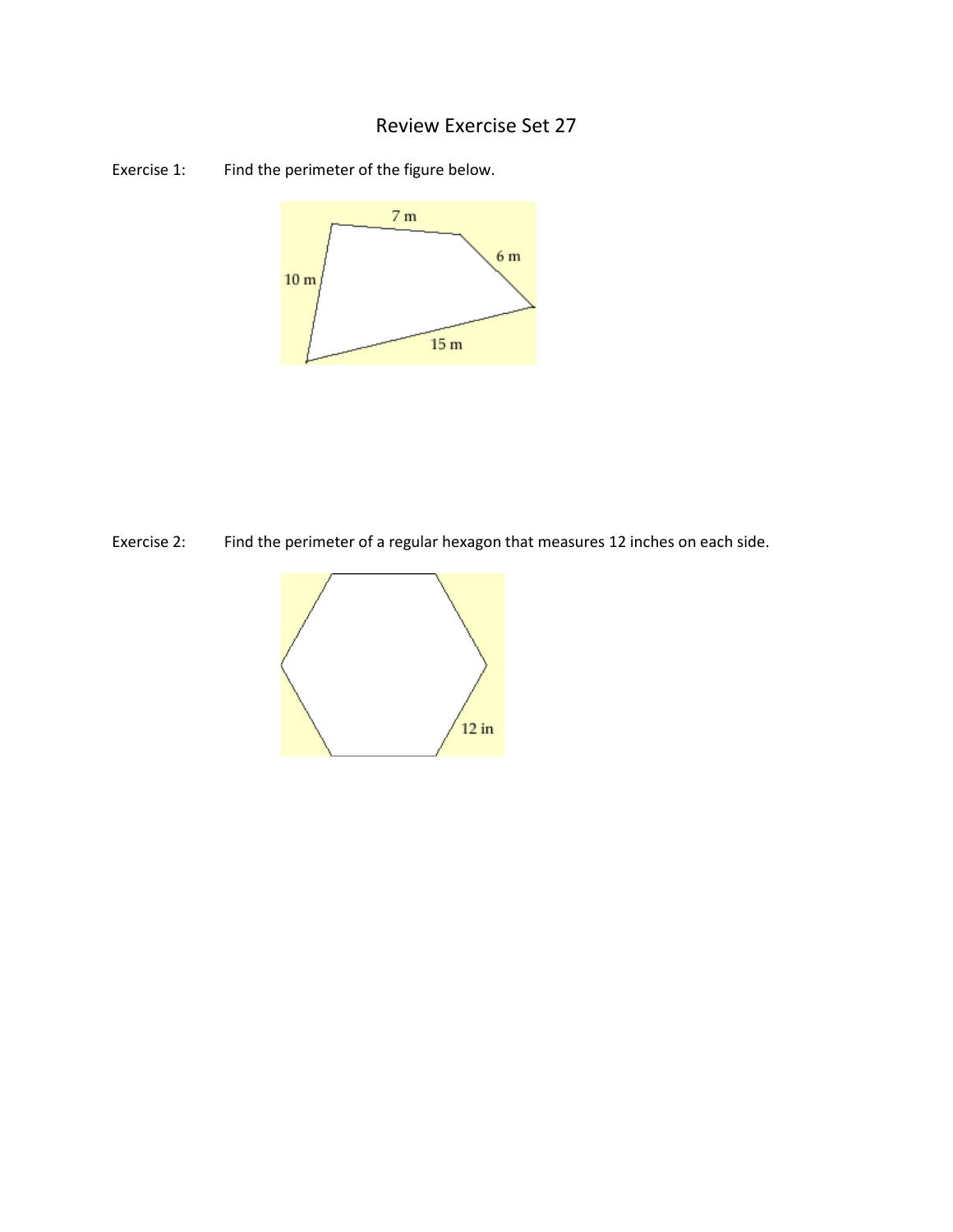Exercise 3: Find the area of the figure below.



Exercise 4: The area of a parallelogram is 300 m<sup>2</sup>. If the length of the base is 20 m, what is the length of the height?

Exercise 5: You need to paint the walls of your living room. Two of the walls measure 25 ft by 10 ft, and the other two walls measure 15 ft by 10 ft. The paint you want to use is on sale for \$11.99 per gallon. If you can cover 200  $\text{ft}^2$  with each gallon of paint, how much you would have to spend on paint?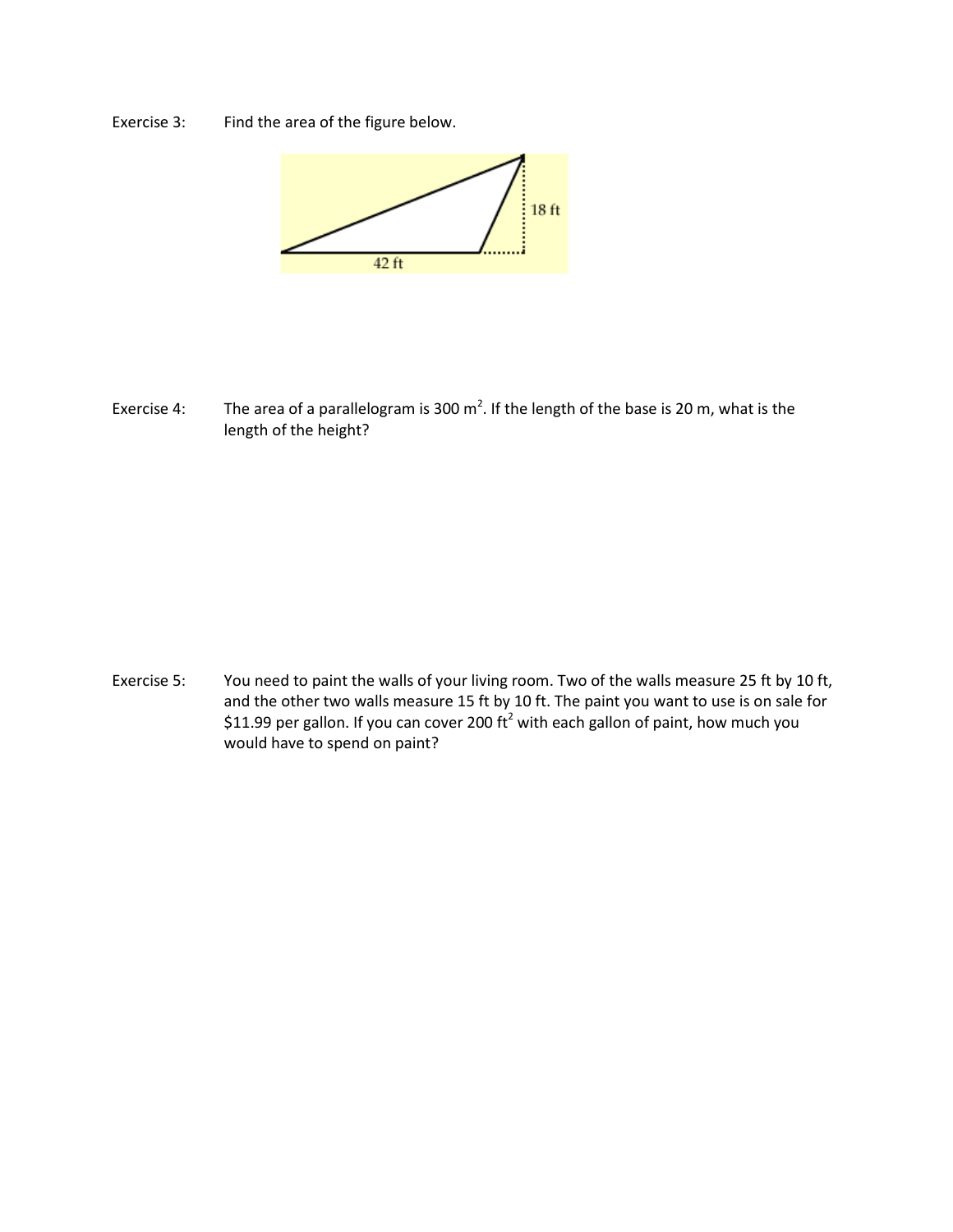## Review Exercise Set 27 Answer Key





The perimeter of the given figure would be the sum of the lengths of its sides.

 $P = 7 m + 6 m + 15 m + 10 m$ **P = 38 m**





A regular hexagon is one where all of its sides are the same length. Since a hexagon has six sides the perimeter of a hexagon would be six times the length of the sides.

 $P = 6s$  $P = 6(12 \text{ in})$ **P = 72 in**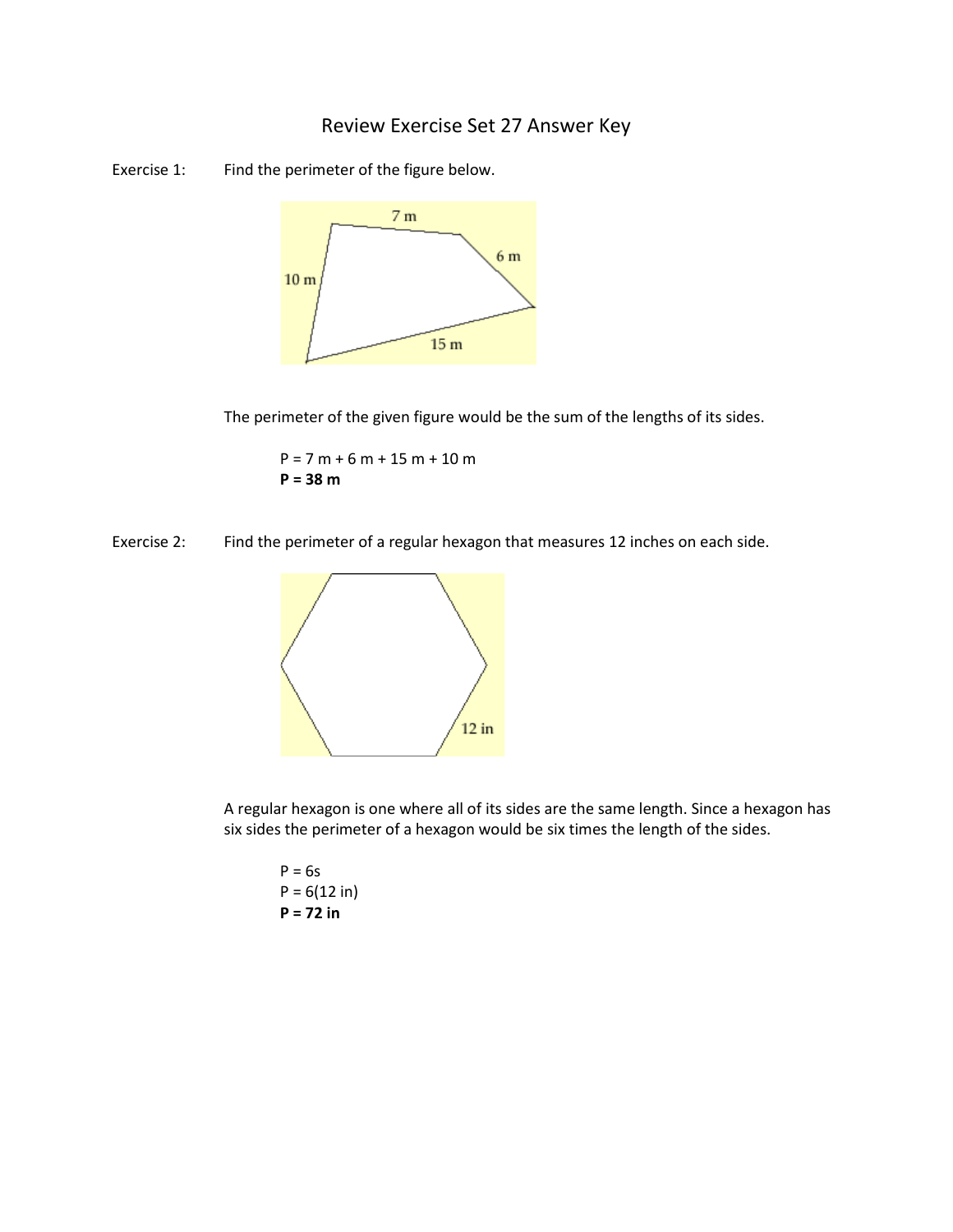Exercise 3: Find the area of the figure below.



The area of a triangle is one-half times the base times the height.

$$
A = \frac{1}{2} bh
$$
  
\n
$$
A = \frac{1}{2} (18 ft)(42 ft)
$$
  
\n
$$
A = (9 ft)(42 ft)
$$
  
\n
$$
A = 378 ft2
$$

Exercise 4: The area of a parallelogram is 300 m<sup>2</sup>. If the length of the base is 20 m, what is the length of the height?

The area of a parallelogram is the base times height.

Let  $x =$  the unknown height

A = bh  
300 m<sup>2</sup> = (20 m)(x)  

$$
\frac{300 m^2}{20 m} = x
$$
  
15 m = x

**The height of the parallelogram is 15 m.**